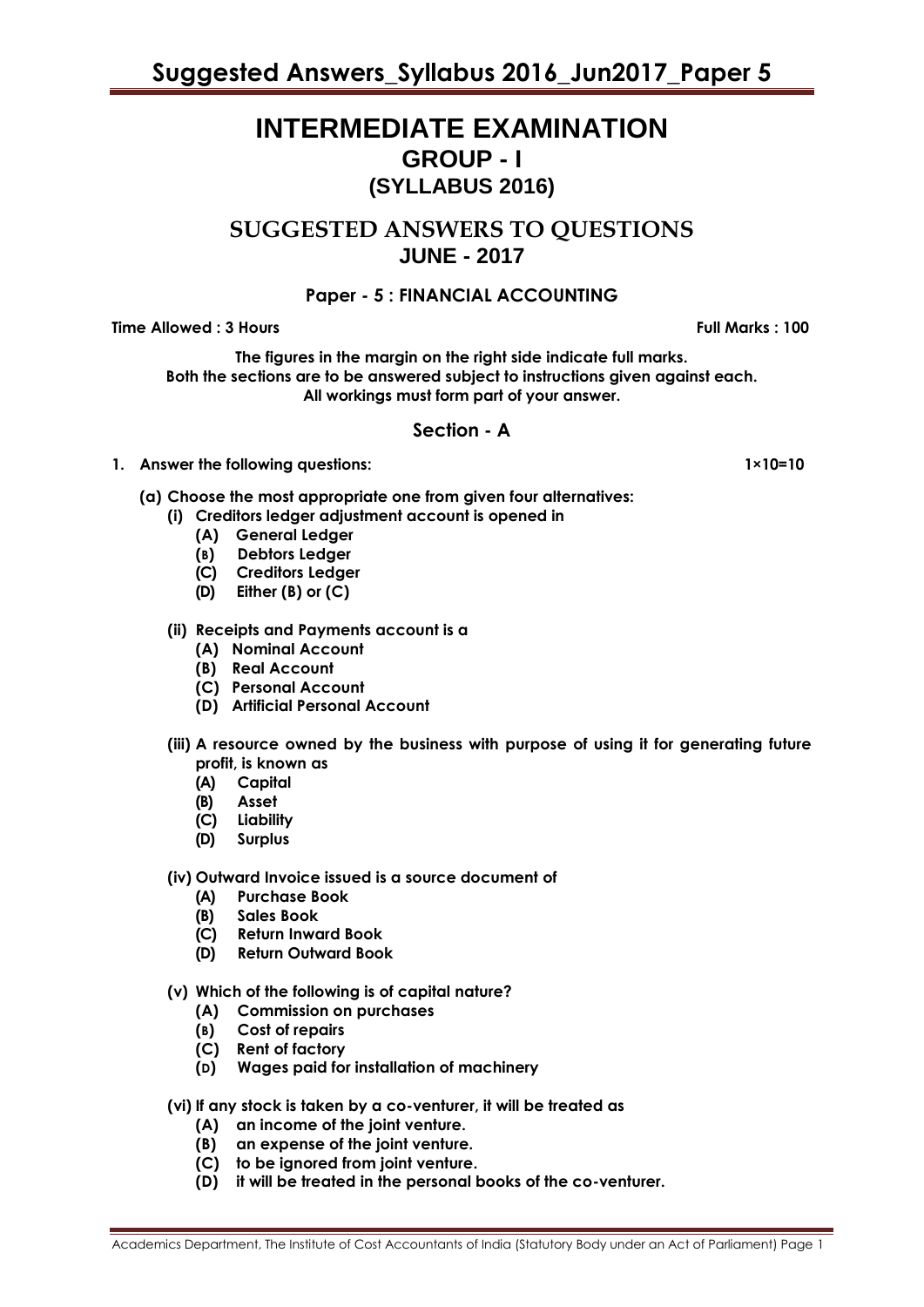# **(vii) Contingent liability would appear**

- **(A) on the liability side of the Balance Sheet.**
- **(B) on the assets side of the Balance Sheet.**
- **(C) do not shown in the books of accounts.**
- **(D) as a note in Balance Sheet.**

**(viii)Income statement of a Charitable Institution is known as**

- **(A) Statement of profit and loss**
- **(B) Receipts and Payments Account**
- **(C) Income and Expenditure Account**
- **(D) Profit and Loss Account**
- **(ix) Which of the following account is mainly prepared at the time of dissolution of the firm**
	- **(A) Revaluation A/c**
	- **(B) Goodwill A/c**
	- **(C) Realization A/c**
	- **(D) Memorandum Revaluation A/c**
- **(x) Advertisement expenses are apportioned among departments in the proportion of** 
	- **(A) sales of each department**
	- **(B) purchases of each department**
	- **(C) no. of units sold by each department**
	- **(D) cost of sales of each department**
- **(b) Match the following in Column-I with the appropriate in Column-II: 1×5=5**

| Column-I |                                       |     | Column-II                                    |  |  |
|----------|---------------------------------------|-----|----------------------------------------------|--|--|
| (i)      | <b>Garner Vs. Murray case</b>         |     | $(A)$ $AS-10$                                |  |  |
| (ii)     | <b>Repossession of goods</b>          |     | <b>B) Computerized Accounting System</b>     |  |  |
|          | (iii) Provision for unrealized profit |     | (C) Insolvency of a partner                  |  |  |
|          | (iv) Property, Plant and Equipment    |     | (D) Royalty Accounts                         |  |  |
|          | (v) Automatic Financial Statements    |     | (E) Hire Vendor                              |  |  |
|          |                                       | (F) | Inter-departmental transfer at invoice price |  |  |
|          |                                       |     | (G) Retirement of a Partner                  |  |  |

- **(c) State whether the following statements given below are true or false: 1×5=5**
	- **(i) One of the objectives achieved by providing depreciation is saving cash resources for future replacement of assets.**
	- **(ii) Royalty account is a real account in nature.**
	- **(iii) As per AS-7 expenses recognized in the period in which the work to which expenses relate is performed.**
	- **(iv) Expenses incurred by branch out of petty cash balance are debited to branch account by the head office.**
	- **(v) In absence of partnership deed the profit or loss should be distributed among partners in their capital ratio.**

**(d) Fill in the blanks: 1x5=5**

- **(i) The\_\_\_\_\_\_\_\_\_\_\_ discount is never entered in the books of accounts.**
- **(ii) A bill of exchange drown on 12th April, 2017 for four months, the date of maturity will be \_\_\_\_\_\_\_\_\_\_\_.**
- **(iii) The parties of joint venture is called \_\_\_\_\_\_\_\_\_.**
- **(iv) Outstanding subscription is shown in the\_\_\_\_\_\_\_\_\_\_\_ side of Balance Sheet.**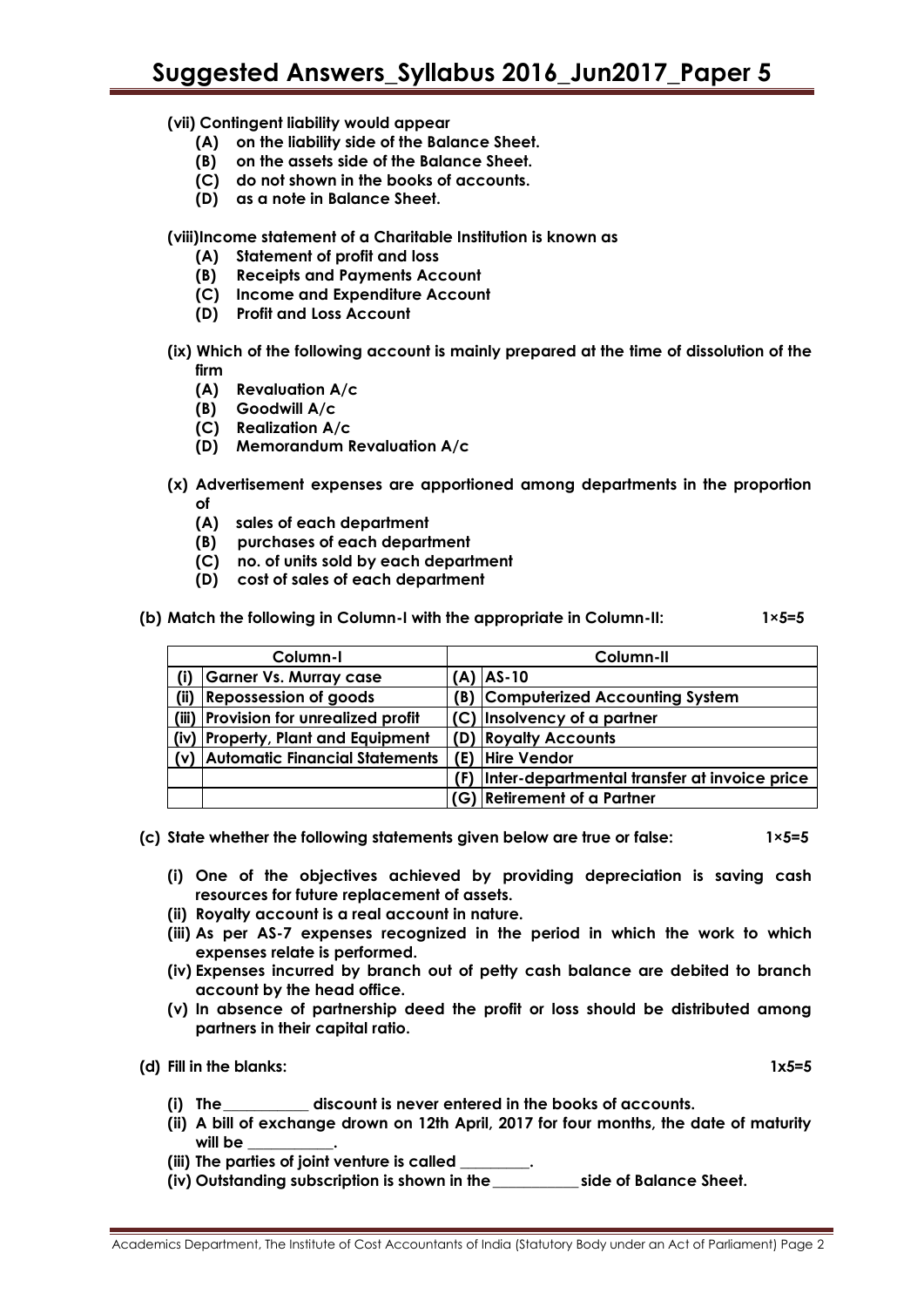**(v) According to AS-2 inventories should be valued at lower of cost and \_\_\_\_\_\_ value.**

### **Answer:**

| 1. | (a)     | (i)    | $-\alpha$ ) |
|----|---------|--------|-------------|
|    |         | (ii)   | —(b)        |
|    |         | (iii)  | —(b)        |
|    |         | (iv)   | —(b)        |
|    |         | (v)    | —(d)        |
|    |         | (vi)   | $-\alpha$   |
|    |         | (vii)  | —(d)        |
|    |         | (viii) | $-$ (c)     |
|    |         | (ix)   | $-$ (c)     |
|    |         | (x)    | $-\alpha$ ) |
|    | (b)     | (i)    | $-$ (C)     |
|    |         | (ii)   | — (E)       |
|    |         | (iii)  | — (F)       |
|    |         | (iv)   | — (A)       |
|    |         | (v)    | — (B)       |
|    | (c) (i) |        | ⊺r∪e        |

- (ii) False
	- (iii) True
	- (iv) False
	- (v) False
- **(d)** (i) Trade
	- (ii) 14th August, 2017
	- (iii) Co-venturers
	- (iv) Assets
	- (v) Net realizable

# **Section - B**

**Answer any five from the following. 15×5=75 Each question carries 15 marks.**

**2. (a) Sunil owed Anil** ` **80,000. Anil draws a bill on Sunil for that amount for 3 months on 1st April.**

**Sunil accepts it and returns it to Anil. On 15th April, Anil discounts it with Citi Bank at a discount of 12% p.a. On the due date the bill was dishonoured, the bank paid noting charges** ` **100. Anil settles the bank's claim along with noting charges in cash. Sunil accepted another bill for 3 months for the amount due plus interest of** ` **3,000 on 1st July. Before the new bill become due, Sunil retires the bill with a rebate of** ` **500. Show journal entries in books of Anil. 9**

- **(b) The Trial Balance of a concern has agreed but the following mistakes were discovered after the preparation of Final Accounts. 6**
	- **(i) No adjustment entry was passed for an amount of** ` **2,000 relating to outstanding rent.**
	- **(ii) Purchase book was overcast by** ` **1,000.**
	- **(iii)** ` **4,000 depreciation of Machinery has been omitted to be recorded in the book.**
	- **(iv)** ` **600 paid for purchase of stationary has been debited to Purchase A/c.**
	- **(v) Sales books was overcast by** ` **1,000.**
	- **(vi)** ` **5,000 received in respect of Book Debt had been credited to Sales A/c.**

**Show the effect of the above errors in Profit and Loss Account & Balance Sheet.**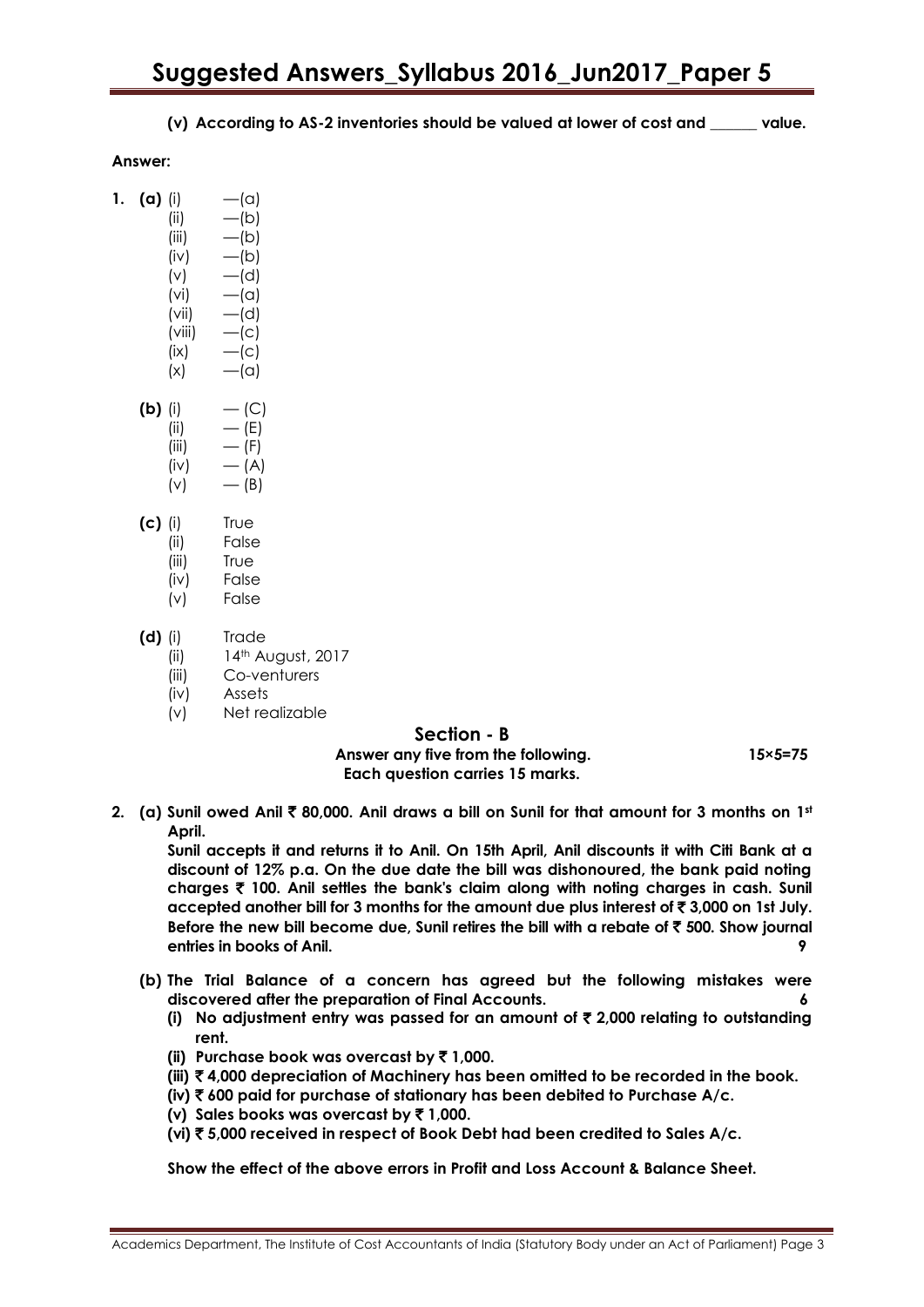# **Answer:**

# **2. (a)**

| Journal entries in the books of Anil |                                                             |     |      |        |           |  |  |
|--------------------------------------|-------------------------------------------------------------|-----|------|--------|-----------|--|--|
| <b>Date</b>                          | <b>Particulars</b>                                          |     | L.F. | Dr.(₹) | Cr. $(3)$ |  |  |
|                                      | April, Bills Receivables A/c                                | Dr. |      | 80,000 |           |  |  |
|                                      | To, Sunil's A/c                                             |     |      |        | 80,000    |  |  |
|                                      | (Being acceptance by Sunil)                                 |     |      |        |           |  |  |
|                                      | April, Bank A/c                                             | Dr. |      | 78,000 |           |  |  |
| 15                                   | Discount A/c                                                | Dr. |      | 2,000  |           |  |  |
|                                      | To, Bills Receivables A/c                                   |     |      |        | 80,000    |  |  |
|                                      | (Being discounting of the bill @ 12% p.a. & discounting     |     |      |        |           |  |  |
|                                      | charges for 2.5 months)                                     |     |      |        |           |  |  |
|                                      | June, Sunil's A/c                                           | Dr. |      | 80,100 |           |  |  |
| 30                                   | To, Bank A/c                                                |     |      |        | 80,100    |  |  |
|                                      | (Being dishonour of the bill & noting charges paid by bank) |     |      |        |           |  |  |
|                                      | June, Bank A/c                                              | Dr. |      | 80,100 |           |  |  |
| 30                                   | To, Cash A/c                                                |     |      |        | 80,100    |  |  |
|                                      | (Being cash paid to bank)                                   |     |      |        |           |  |  |
|                                      | July, Sunil's A/c                                           | Dr. |      | 3,000  |           |  |  |
|                                      | To, Interest A/c                                            |     |      |        | 3,000     |  |  |
|                                      | (Being interest due from Sunil)                             |     |      |        |           |  |  |
| July,                                | <b>Bills Receivables A/c</b>                                | Dr. |      | 83,100 |           |  |  |
|                                      | To, Sunil's A/c                                             |     |      |        | 83,100    |  |  |
|                                      | (Being new acceptance by Sunil for ₹80,100 & interest of    |     |      |        |           |  |  |
|                                      | ₹ 3,000)                                                    |     |      |        |           |  |  |
|                                      | July, Bank A/c                                              | Dr. |      | 82,600 |           |  |  |
|                                      | Rebate A/c                                                  | Dr. |      | 500    |           |  |  |
|                                      | To, Bills Receivables A/c                                   |     |      |        | 83,100    |  |  |
|                                      | (Being the amount received on retirement of the bill)       |     |      |        |           |  |  |

# **(b) Effects of the errors in Profit and Loss A/c and Balance Sheet**

|          | Profit & Loss A/c.                                                 |              | <b>Balance Sheet</b>                                                                                          |
|----------|--------------------------------------------------------------------|--------------|---------------------------------------------------------------------------------------------------------------|
| a        | Profit was overstated by ₹2,000                                    | $\alpha$     | Capital was also overstated by $\overline{\xi}$ 2,000 &<br>outstanding liability was understated by<br>2,000. |
| b        | Gross profit was under stated by<br>₹ 1,000 & also the Net Profit. | b            | Capital was understated by $\overline{\tau}$ 1,000.                                                           |
|          | c Net Profit was overstated by $\bar{\tau}$<br>4,000.              | $\mathsf{C}$ | Machinery was overstated by $\bar{\xi}$ 4,000 &<br>so the Capital A/c was also overstated<br>by ₹4,000.       |
| d        | No effect on Net Profit.                                           | d            | No effect in Balance Sheet.                                                                                   |
| $\Theta$ | Gross Profit and Net Profit were<br>overstated by ₹1,000.          | e            | Capital was overstated by $\bar{\tau}$ 1,000.                                                                 |
|          | Gross Profit & Net Profit were<br>overstated by ₹5,000.            |              | Capital & Sundry Debtors were<br>overstated by ₹ 5,000.                                                       |

- **3. (a) Khetan Ltd. has received two lakh subscriptions during the current year under its new**  scheme whereby customers are required to pay a sum of  $\bar{\tau}$  4,500 for which they will **be entitled to receive a magazine for a period of 3 years. Khetan wants to treat the entire amount as revenue for current year. Comment. 3**
	- **(b) Alex. Ltd. intends to set up a solar plant. Alex Ltd. has acquired a dilapidated factory, having an area of 7500 acres at a cost of** ` **70,000 per acre. Alex Ltd. has incurred**  ` **50,00,000 on demolishing the old factory building thereon. A sum of** ` **43,57,500 (including 5% Sales Tax) was realized from sale of material salvaged from the site.**

Academics Department, The Institute of Cost Accountants of India (Statutory Body under an Act of Parliament) Page 4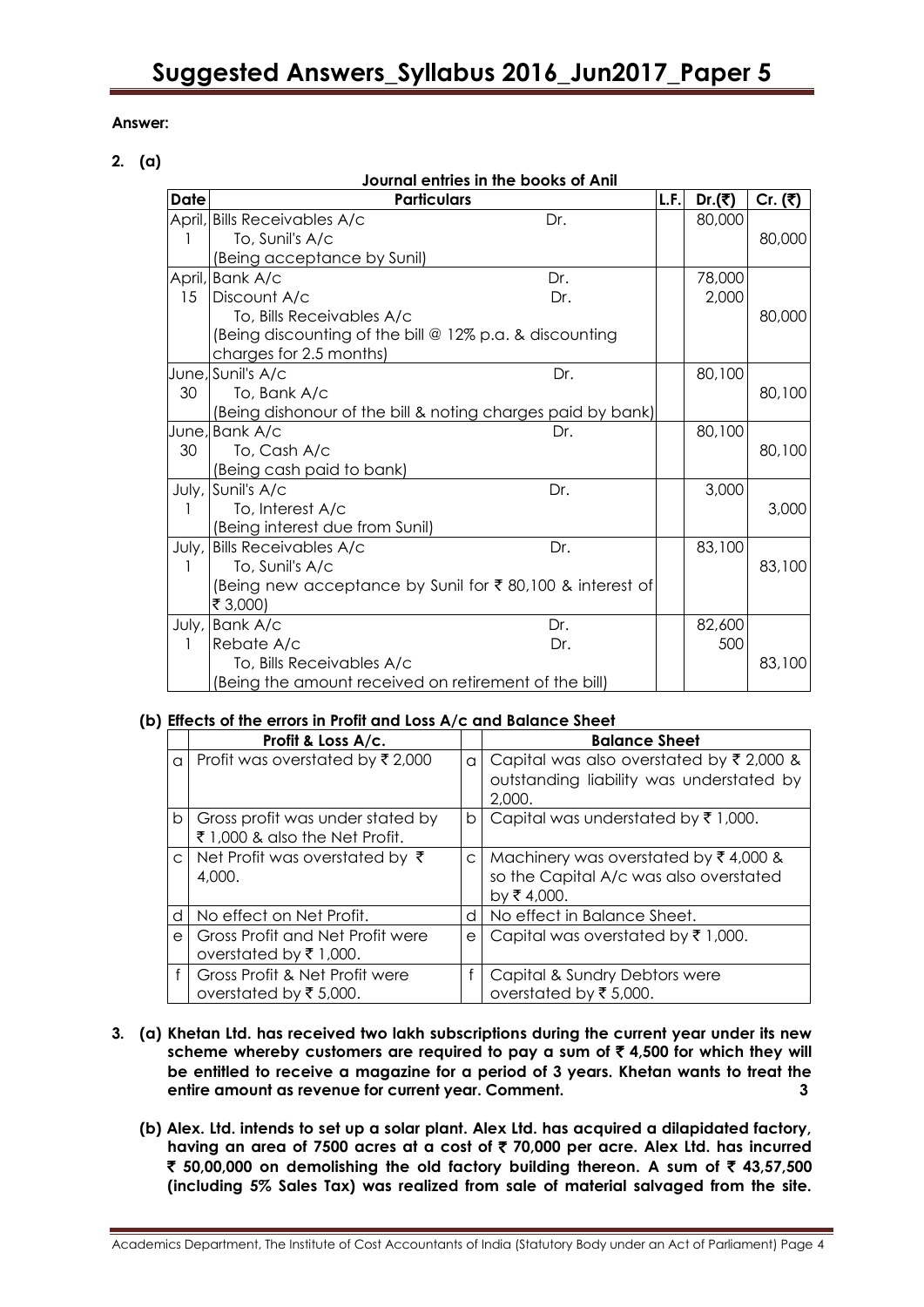**Alex Ltd. also incurred Stamp Duty and Registration Charges of 5% of Land Value, paid Legal and Consultancy Charges** ` **5,00,000 for land acquisition and incurred**  ` **2,00,000 on Title Guarantee Insurance. Compute the value of land acquired. 6**

**(c) State briefly the factors which should be considered while selecting pre-packaged accounting software. 6**

### **Answer:**

**3. (a)** As illustrated in AS 9 'Revenue Recognition', revenue received or billed should be deferred and recognised either on a straight line basis over time or, where the items delivered vary in value from period to period, revenue should be based on the sales value of the item delivered in relation to the total sales value of all items covered by the subscription. Accordingly, in the given case the accounting treatment adopted by Khetan Ltd. to treat the entire amount as revenue for the current year is not in accordance with AS 9. The revenue should be recognized on a straight line basis over the period of 3 years.

#### **(b)**

# **Computation of value of land acquired**

| <b>Particulars</b>                                                 |       | ₹ in lakhs |
|--------------------------------------------------------------------|-------|------------|
| Purchase price $\textcircled{2}$ ₹ 70,000 per acre for 7,500 acres |       | 5,250.00   |
| Stamp duty & registration charges @ 5%                             |       | 262.50     |
| Legal fees                                                         |       | 5.00       |
| Title guarantee insurance                                          |       | 2.00       |
| Demolition expenses                                                | 50.00 |            |
| Less: Sale of salvaged materials (net of tax) (43,57,500×100/105)  | 41.50 | 8.5        |
| Value of land                                                      |       | 5,528      |

#### **(c) The following factors should be considered while selecting pre-packaged accounting software:**

| 1. Fulfillment of              | The purchaser should ensure whether the available software<br>Business Requirements   meets all the business requirements. |
|--------------------------------|----------------------------------------------------------------------------------------------------------------------------|
| 2. Completeness of<br>Reports: | The purchaser should ensure whether the available software<br>can provide all the reports required by business.            |
| 3. Ease of Use                 | The purchaser should ensure whether the available software<br>is easy to operate.                                          |
| 4. Cost                        | The software should not involve very high installation and<br>running cost.                                                |
| 5. Reputation of the<br>vendor | It should be ensured whether the vendor has good<br>reputation and good track records or not.                              |
| 4. Regular updates             | It should be ensured whether the vendor is prepared to give<br>updates.                                                    |

# **4. The statement of Affairs of Mr. M on Saturday, the 31st December 2015 was as follows:**

|                         | ヺ      |                     |        |
|-------------------------|--------|---------------------|--------|
| <b>Capital</b>          |        | 50,000 Fixed Assets | 30,000 |
| <b>Sundry Creditors</b> |        | 10,000 Stock        | 10,000 |
| Liability for Expenses  |        | 1,000 Debtors       | 15,000 |
|                         |        | <b>Bank</b>         | 5,000  |
|                         |        | Cash                | 1,000  |
|                         | 61,000 |                     | 61,000 |

**Mr. M did not maintain his books on the Double Entry System. But he carefully follows the following system:**

- **(a) Every week he draws** ` **200.**
- **(b) After meeting his weekly sundry expenses (**` **100 on average) and his drawings, the**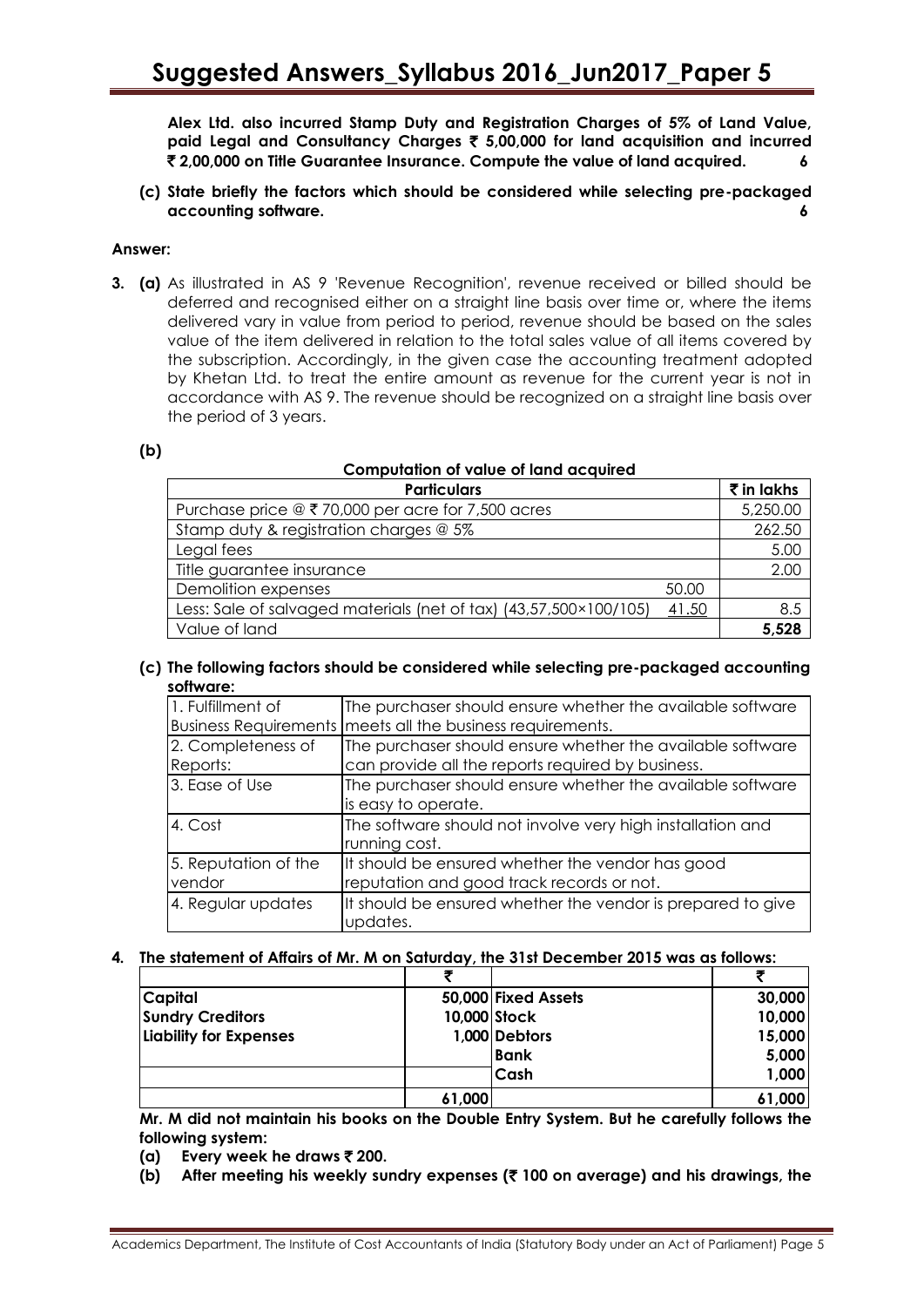**balance of weekly collection is banked at the commencement of the next week.**

- **(c) No cash purchase is made and creditors are paid by cheques.**
- **(d) Sales are at fixed price which include 20% profit on sales.**
- **(e) Credit sales are few and are noted in a diary. Payments are received in cheques only from such parties.**
- **(f) Expenses other than sundries and other special drawings are made in cheques.**
- **(g) All unpaid bills are kept in a file carefully.**

**The following are his bank transactions for 13 weeks:**

|                          | ₹      |                                              |        |
|--------------------------|--------|----------------------------------------------|--------|
| Balance on Jan. 1        |        | 5,000 Creditors paid                         | 40,000 |
| <b>Cheques deposited</b> |        | 2,000 Rent paid                              | 600    |
| <b>Cash deposited</b>    |        | 42,000 Expenses (other than Sundry Expenses) | 3,000  |
|                          |        | <b>Balance on April 1</b>                    | 5,400  |
|                          | 49,000 |                                              | 49,000 |

**After 13 weeks on 1st April (Monday) the entire cash was missing when it was to be deposited in the bank. The following further facts are ascertained:**

- **(a) Stock on that day was valued at** ` **4,000;**
- **(b) Sundry Debtors amounted to** ` **20,000 as per diary;**
- **(c) Sundry Creditors were** ` **8,000 as per unpaid bills file. Find out the amount of cash missing. 15**

#### **Answer:**

**4. (a)**

#### **Sundry Debtors Account**

| Dr.                                   |           |                    |  |
|---------------------------------------|-----------|--------------------|--|
| <b>Particulars</b>                    |           | <b>Particulars</b> |  |
| To Balance b/f                        |           | 15,000 By Bank     |  |
| Credit Sales (balancing figure)<br>To | 7,000   " | Balance c/f        |  |
|                                       | 22.000    |                    |  |

# **Sundry Creditors Account**

| Dr.                |        |                                              |        |
|--------------------|--------|----------------------------------------------|--------|
| <b>Particulars</b> |        | <b>Particulars</b>                           |        |
| <b>To Bank</b>     |        | 40,000 By Balance b/f                        | 10,000 |
| To Balance c/f     |        | 8,000 By Credit Purchases [balancing figure] | 38,000 |
|                    | 48,000 |                                              | 48,000 |

#### **Cash Account**

| Dr.                |        |                                                      | Cr.    |
|--------------------|--------|------------------------------------------------------|--------|
| <b>Particulars</b> |        | <b>Particulars</b>                                   |        |
| To Balance b/f     |        | $(13 \times \overline{5} 200)$<br>1,000 By Drawings: | 2,600  |
| Cash Sales         |        | 48,000 Sundry Expenses: (13 × ₹ 100)                 | 1,300  |
|                    |        | l" Bank                                              | 42.000 |
|                    |        | Balance being cash missing                           | 3,100  |
|                    | 49,000 |                                                      | 49,000 |

#### **Note: Calculation of Cash Sales**

| <b>Particulars</b>                                 |        |
|----------------------------------------------------|--------|
| Opening Stock                                      | 10,000 |
| Add: Purchases                                     | 38,000 |
|                                                    | 48,000 |
| Less: Closing Stock Cost of goods sold             |        |
|                                                    | 44,000 |
| Add: Gross Profit @ 20% on Sales i.e., 25% on cost | 11,000 |
| <b>Total Sales</b>                                 | 55,000 |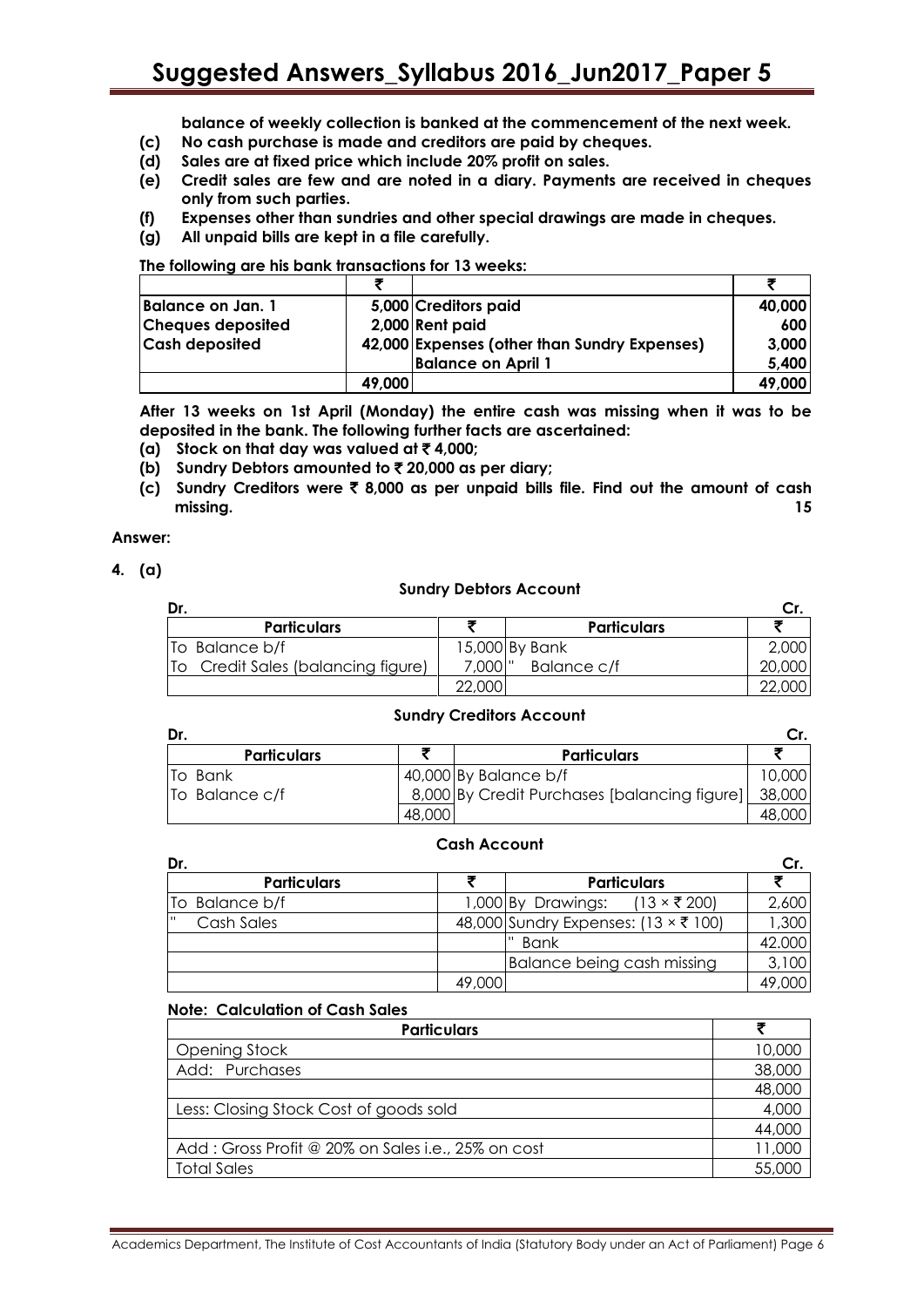| <b>Credit Sales</b><br>Less: | .00C   |
|------------------------------|--------|
| Cash<br>Sales                | 48,000 |

- **5. (a) Moon purchased a machine on Hire Purchase System. The total cost price of the machine was** ` **15,00,000 payable 20% down and four annual installments of**  ` **4,20,000,** ` **3,90,000,** ` **3,60,000 and** ` **3,30,000 at the end of the 1st year, 2nd year, 3rd year and 4th year respectively. Calculate the interest included in each year's installment assuming that the sales were made at the beginning of the year. 8**
	- **(b) Ram trader's godown caught fire on 29th August, 2016, and a large part of the stock of goods was destroyed. However, goods costing** ` **54,000 could be salvaged incurring**  fire fighting expenses amounting to ₹2,350.

**The trader provides you the following additional information:**

| Cost of stock on 1st April, 2015                                             | 3,55,250  |
|------------------------------------------------------------------------------|-----------|
| Cost of stock on 31st March, 2016                                            | 3,95,050  |
| Purchases during the year ended 31st March, 2016                             | 28,39,800 |
| Purchases from 1st April, 2016 to the date of fire                           | 16,55,350 |
| Cost of goods distributed as samples for advertising from 1st April, 2016 to | 20,500    |
| the date of fire                                                             |           |
| Cost of goods withdrawn by trader for personal use form 1st April, 2016 to   | 1,000     |
| the date of fire                                                             |           |
| Sales for the year ended 31st March, 2016                                    | 40,00,000 |
| Sales from 1st April, 2016 to the date of fire                               | 22,68,000 |

**The insurance company also admitted fire fighting expenses. The trader had taken the fire insurance policy for** ` **4,50,000 with an average clause.**

**Calculate the amount of the claim that will be admitted by the insurance company. 7**

# **Answer:**

**5. (a) Calculation of Interest for each year:**

| Interest for 1st year             | ₹ 3,00,000 x 150/360 = | ₹ 1,25,000 |
|-----------------------------------|------------------------|------------|
| Interest for 2 <sup>nd</sup> year | ₹ 3,00,000 x 108/360 = | ₹90,000    |
| Interest for 3 <sup>rd</sup> year | ₹ 3,00,000 x 69/360 =  | ₹ 57,500   |
| Interest for $4th$ year           | ₹ 3,00,000 x 33/360 =  | ₹ 27,500   |
|                                   |                        | ₹ 3,00,000 |

# **Working Notes**:

- 1. Hire Purchase Price = Down Payment + Installments
- $=$  ₹ 3,00,000+(₹ 4,20,000 + ₹ 3,9,0,000 + ₹ 3,60,000 + ₹ 3,30,000) = 18,00,000
- 2. Total Interest  $= H.P.$  Price Cash Price
	- $= 18,00,000 \xi 15,00,000 = \xi 3,00,000$
- 3. Calculation of ratio of hire purchase price outstanding in the beginning of each year

| A                                     |                                                     |          | $D = B - C$                            |
|---------------------------------------|-----------------------------------------------------|----------|----------------------------------------|
|                                       | Year  Outstanding Hire Purchase Price   Installment |          | <b>Outstanding Hire Purchase Price</b> |
|                                       | in the beginning of each year                       | Paid     | at the end of each year                |
|                                       | 15,00,000                                           | 4,20,000 | 10,80,000                              |
|                                       | 10,80,000                                           | 3,90,000 | 6,90,000                               |
| $\begin{array}{c} \hline \end{array}$ | 6,90,000                                            | 3,60,000 | 3,30,000                               |
| IV                                    | 3,30,000                                            | 3,30,000 | Nil                                    |

Ratio of Outstanding Hire Purchase Price at the beginning of year = 150:108:69:33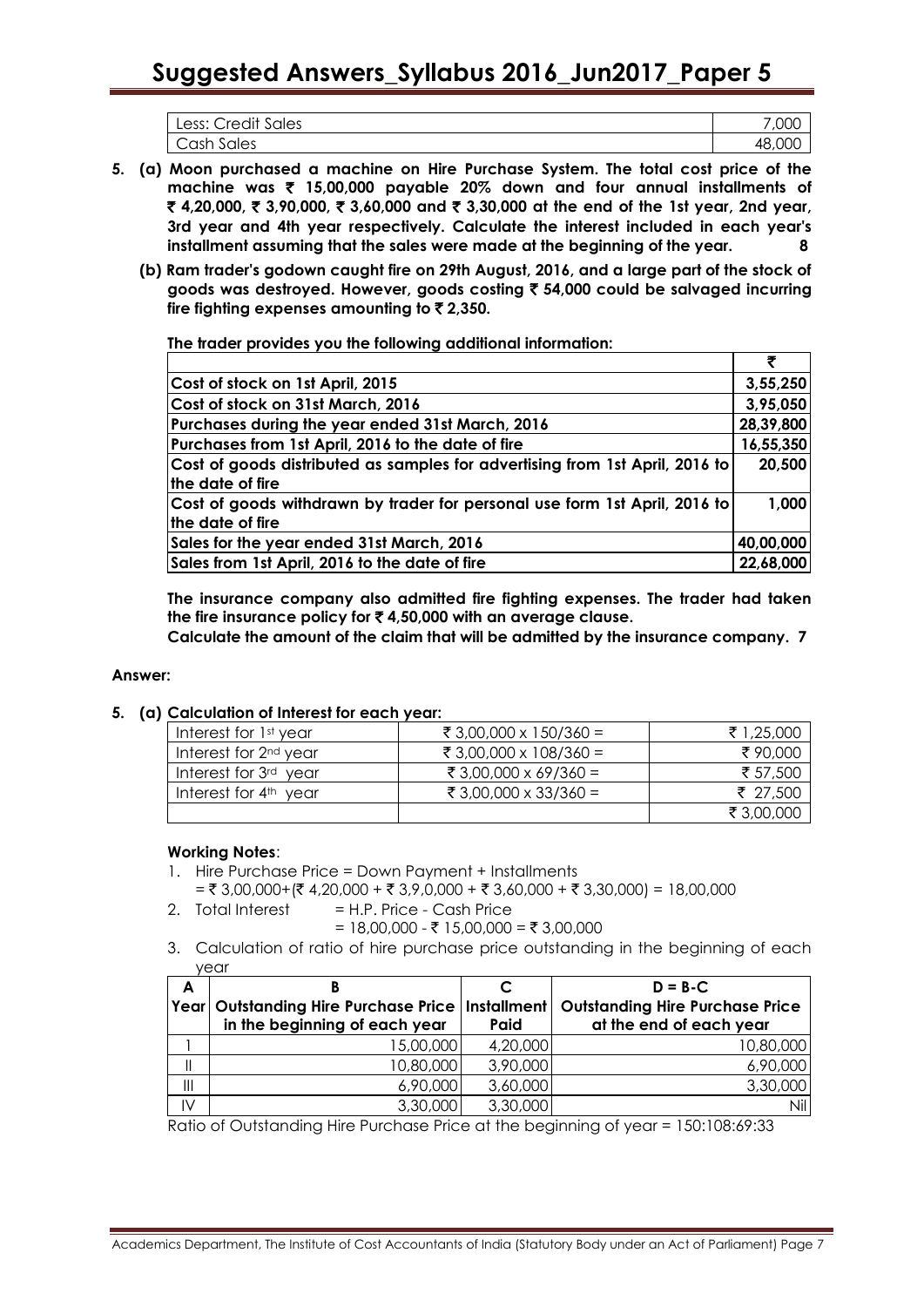**(b)**

# **Memorandum Trading Account for the period 1st April, 2016 to 29th August 2016**

| <b>Particulars</b>                  |           |           | <b>Particulars</b>           |           |
|-------------------------------------|-----------|-----------|------------------------------|-----------|
| To Opening Stock                    |           |           | 3,95,050 By Sales            | 22,68,000 |
| To Purchases                        | 16,55,350 |           | By Closing stock (Bal. fig.) | 4,41,300  |
| Less: Advertisement                 | (20, 500) |           |                              |           |
| Drawings                            | (1,000)   | 16,33,850 |                              |           |
| To Gross Profit [30% of Sales] [WN] |           | 6,80,400  |                              |           |
|                                     |           | 27,09,300 |                              | 27,09,300 |

# **Statement of Insurance Claim**

| <b>Particulars</b>               |          |
|----------------------------------|----------|
| Value of stock destroyed by fire | 4,41,300 |
| Less: Salvaged Stock             | (54,000) |
| Add: Fire Fighting Expenses      | 2,350    |
| Insurance Claim                  | 3,89,650 |

**Note:** Since policy amount is more than claim amount, average clause will not apply Therefore, claim amount of  $\bar{\tau}$  3,89,650 will be admitted by the Insurance Company.

#### **Working Note**:

# **Trading Account for the year ended 31st March, 2016**

| To Opening Stock |               | 3,55,250 By Sales          | 40,00,000 |
|------------------|---------------|----------------------------|-----------|
| To Purchases     |               | 28,39,800 By Closing stock | 3,95,050  |
| To Gross Profit  | 12,00,000     |                            |           |
|                  | 43,95,050     |                            | 43,95,050 |
|                  | $\sim$ $\sim$ |                            |           |

Rate of Gross Profit in 2015-16 =  $\frac{\text{Gross Profit}}{\text{Gauss}}$ Sales ×100 = 12,00,000/40,00,000 × 100 = 30%.

**6. P, Q and R sharing profits and losses equally, had been trading for many years. R decided to retire on 31.3.2017 on which date Balance Sheet of the firm is as follows.**

| <b>Capital accounts:</b> |   | 1,20,000 Cash |                            | 36,000   |
|--------------------------|---|---------------|----------------------------|----------|
|                          | Q |               | 85,000 Debtors             | 74,000   |
|                          | R | 75,000 Stock  |                            | 60,000   |
| <b>Creditors</b>         |   |               | 85,000 Plant and Machinery | 1,20,000 |
|                          |   |               | <b>Land and Building</b>   | 75,000   |
|                          |   | 3,65,000      |                            | 3,65,000 |

**Value of goodwill was agreed as** `**93,000. Land and building increased in value, it being agreed at** `**1,05,600, plant and machinery was revalued at** `**1,00,500 and it was agreed to provide 6% in respect of debtors. Prepare revaluation account, capital accounts and balance sheet. 5+5+5=15**

#### **Answer:**

**6.**

### **Revaluation Account**

| Dr.                                     |        |                    |        |
|-----------------------------------------|--------|--------------------|--------|
| <b>Particulars</b>                      |        | <b>Particulars</b> |        |
| To Depreciation on plant & machinery    | 19,500 | By Land & building | 30,600 |
| To Provision for bad and doubtful debts | 4.440  |                    |        |
| l To Profit-P                           | 2.220  |                    |        |

Academics Department, The Institute of Cost Accountants of India (Statutory Body under an Act of Parliament) Page 8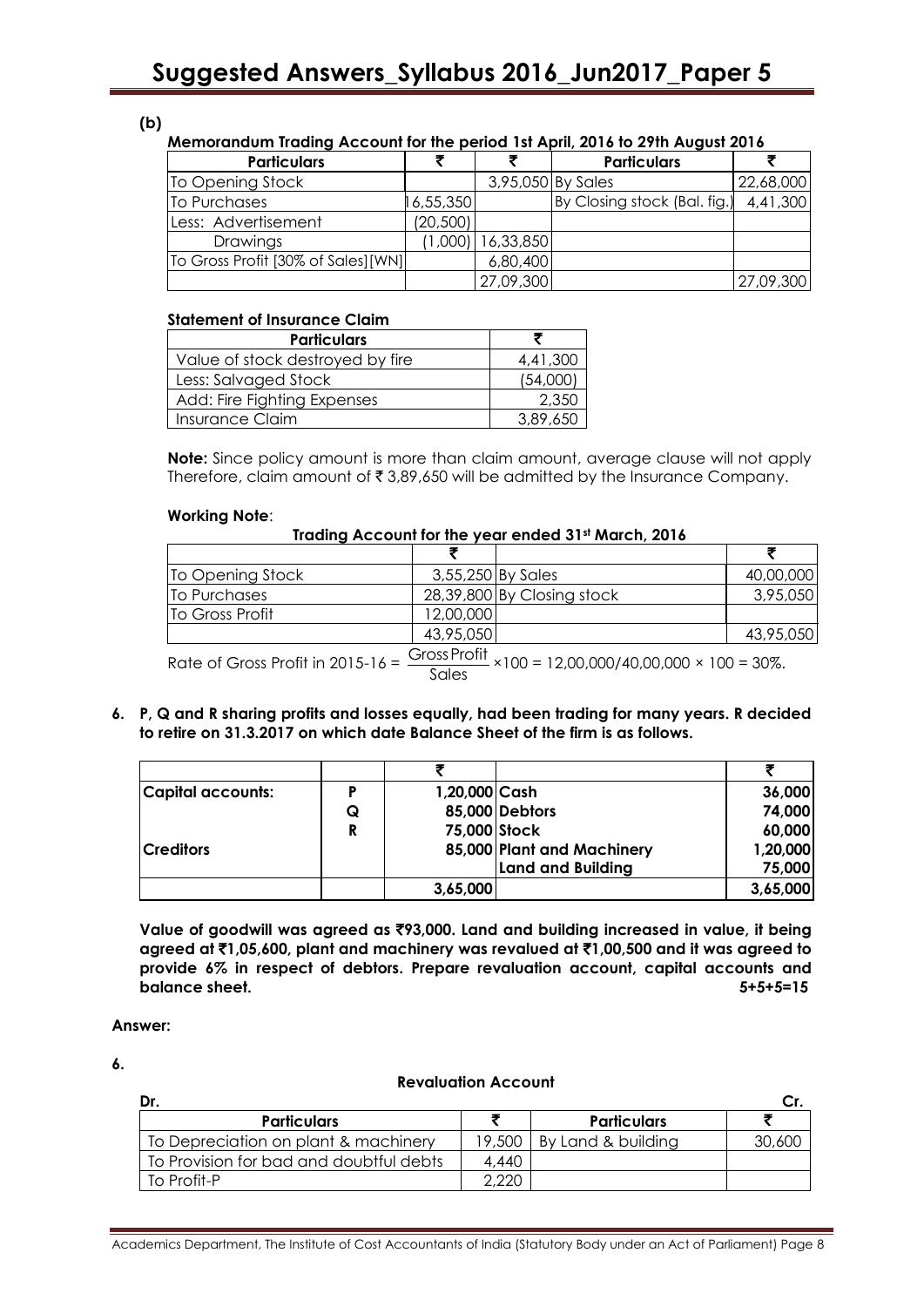| Profit-Q | 2,220  |        |
|----------|--------|--------|
| Profit-R | 2,220  |        |
|          | 30,600 | 30,600 |

| Capital ACCOUNTS                  |       |                 |       |                         |              |        |        |
|-----------------------------------|-------|-----------------|-------|-------------------------|--------------|--------|--------|
| Dr.                               |       |                 |       |                         |              |        | Cr.    |
| <b>Particulars</b>                | P (₹) | $Q(\bar{\tau})$ | R (₹) | <b>Particulars</b>      | <b>P</b> (₹) | Q (₹)  | R (₹)  |
| To R's loan-                      |       |                 |       | 1,08,220 By Balance b/d | 1,20,000     | 85,000 | 75,000 |
| Balance c/d   1,53,220   1,18,220 |       |                 |       | By Revaluation a/c      | 2,220        | 2,220  | 2,220  |

# **Capital Accounts**

1,53,220 1,18,220 1,08,220 1,53,220 1,18,220 1,08,220

By Goodwill 31,000 31,000 31,000

| <b>Balance Sheet</b> |                |                                  |          |  |  |
|----------------------|----------------|----------------------------------|----------|--|--|
| <b>Liabilities</b>   |                | <b>Assets</b>                    |          |  |  |
| <b>Creditors</b>     | 85,000 Cash    |                                  | 36,000   |  |  |
| R's Loan             |                | 1,08,220 Debtors [74,000 -4,440] | 69,560   |  |  |
| Capital: P           | 1,53,220 Stock |                                  | 60,000   |  |  |
| Q                    |                | 1,18,220 Plant and machinery     | 1,00,500 |  |  |
|                      |                | Land and building                | 1,05,600 |  |  |
|                      |                | Goodwill                         | 93,000   |  |  |
|                      | 4,64,660       |                                  | 4,64,660 |  |  |

**7. (a) Prepare a Branch account in the books of Head Office from the following particulars for the year ended 31st March, 2017 assuming that H.O. supplied goods at cost plus 25%.**

| <b>Particulars</b>                | Amount<br>(₹) | <b>Particulars</b>                          | Amount |  |
|-----------------------------------|---------------|---------------------------------------------|--------|--|
| Stock on 1.4.2016 (LP.)           |               | 12,500 Bad Debts                            | 2,000  |  |
| <b>Debtors</b><br>$\cdot$         |               | 5,000 Allowances to customers               | 1,000  |  |
| Petty Cash,                       |               | 1,000 Returns Inwards                       | 1,000  |  |
| Goods sent to branch (LP.)        |               | 40,000 Cheques sent to Branch for expenses: |        |  |
| Goods return to H.O. (LP.)        |               | 5,000 Rates & Taxes                         | 3,000  |  |
| <b>Cash Sales</b>                 |               | 12,000 Salaries                             | 8,000  |  |
| <b>Cash received from debtors</b> |               | 30,000 Misc. Exps.                          | 1,000  |  |
|                                   |               | Stock on 31.03.2017 (LP.)                   | 15,000 |  |
|                                   |               | <b>Debtors</b>                              | 4,000  |  |
|                                   |               | Petty Cash,                                 | 1,000  |  |
|                                   |               |                                             | 9      |  |

- **(b) The following information is available in the books of N.R. & Sons, for the year ending 31st March 2017:**
	- **(i) Total Sales amounted to** ` **24,43,000 including the sale of old machinery for** ` **25,000 (book value is** ` **43,000). The total cash sales were 70% less than total credit sales.**
	- **(ii) Cash collection from Debtors amounted to 70% of the aggregated of the opening Debtors and Credit sales for the period. Discount allowed to them amounted to** ` **15,700.**
	- **(iii) Bills receivable drawn during the period totaled** ` **84,000 of which bills amounting to** ` **45,000 were endorsed in favour of suppliers. Out of these endorsed bills, a Bill receivable for** ` **17,600 was dishonoured for non-payment, as the party became insolvent and his estate realized nothing.**
	- **(iv) Cheques received from customers** ` **50,000 were dishonoured; a sum of** ` **4,500 is irrecoverable.**
	- **(v) Bad Debts written-off in the earlier year realized** ` **2,500.**

#### Academics Department, The Institute of Cost Accountants of India (Statutory Body under an Act of Parliament) Page 9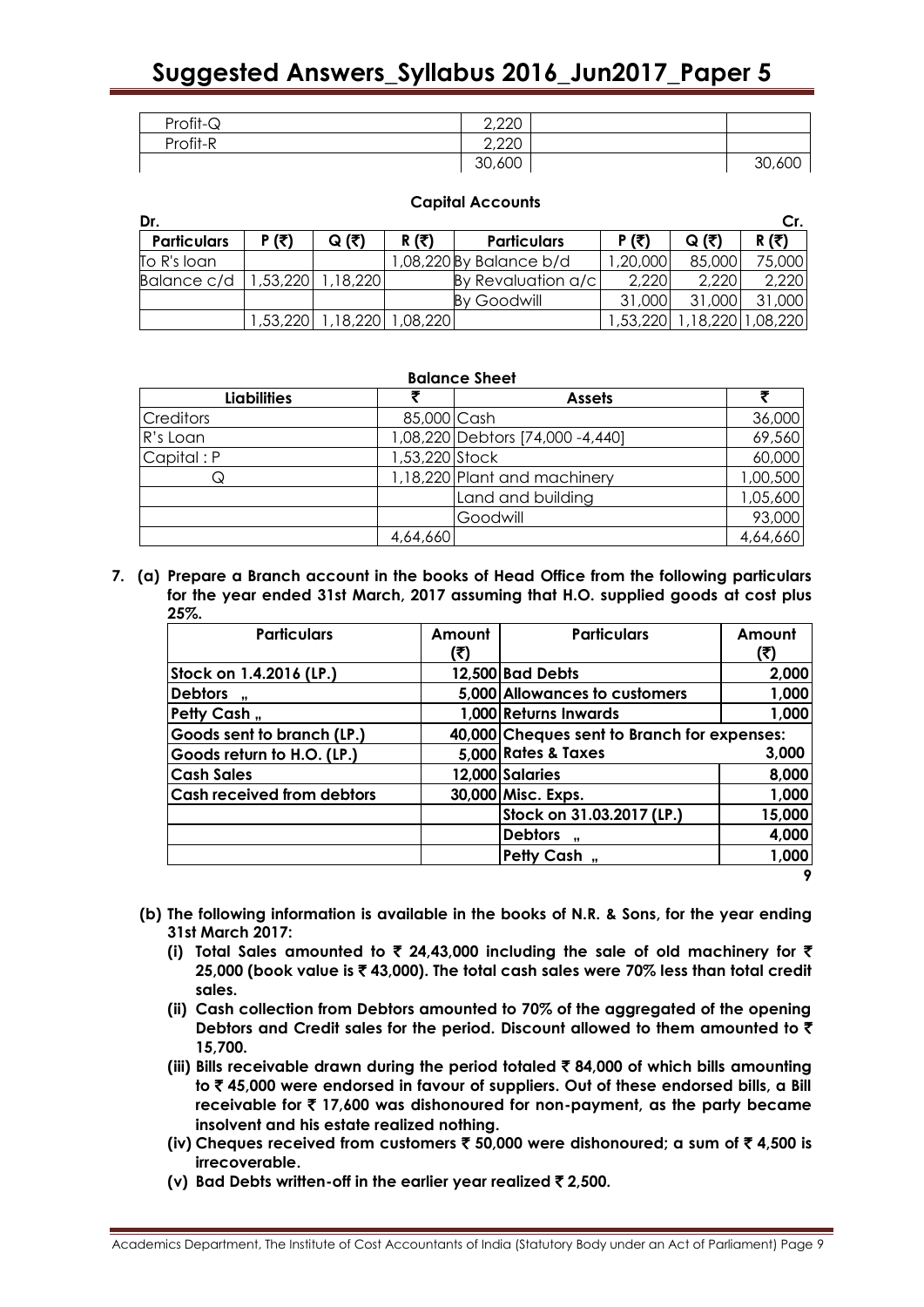**(vi) Interest charged to customers** ` **9,800.**

**(vii)Sundry debtors on 1st April, 2016 stood at** ` **2,45,000.**

**You are required to show the General Ledger Adjustment Account in the Debtors Ledger. 6**

# **Answer:**

**7. (a)**

### **In the books of H.O. Branch Account**

| Dr.                                                                     |        |                      |                                                    |                             | Cr.    |
|-------------------------------------------------------------------------|--------|----------------------|----------------------------------------------------|-----------------------------|--------|
| <b>Particulars</b>                                                      | (3)    | Amount Amount<br>(₹) | <b>Particulars</b>                                 | <b>Amount Amount</b><br>(5) | (5)    |
| By Balance b/d                                                          |        |                      | By Stock Reserve (Loading)                         |                             | 2,500  |
| Stock                                                                   | 12,500 |                      | " Bank A/c:                                        |                             |        |
| Debtors                                                                 | 5,000  |                      | " Cash Sales                                       | 12,000                      |        |
| Petty Cash                                                              | 1,000  |                      | 18,500   " Cash Received from<br>Debtors           | 30,000                      | 42,000 |
| Goods sent to branch<br>A/c                                             |        |                      | 40,000   "Goods sent to branch<br>(Return to H.O.) |                             | 5,000  |
| Bank A/c                                                                |        |                      | " Goods sent to branch<br>(Loading)                |                             | 8,000  |
| Rates & taxes                                                           | 3,000  |                      | By Balance c/d                                     |                             |        |
| Salaries                                                                | 8,000  |                      | Stock                                              | 15,000                      |        |
| Misc. Expenses                                                          | 1,000  |                      | 12,000 Debtors                                     | 4,000                       |        |
| Goods sent to Branch<br>(Loading on returns)                            |        |                      | 1,000 Petty Cash                                   | 1,000                       | 20,000 |
| <b>Closing Stock Reserve</b><br>$(\frac{2}{5}$ 15,000 × $\frac{1}{5}$ ) |        | 3,000                |                                                    |                             |        |
| General P & L A/c                                                       |        | 3,000                |                                                    |                             |        |
|                                                                         |        | 77,500               |                                                    |                             | 77,500 |

**Note:** Here loading is  $\frac{25}{100}$  $\frac{25}{125} = \frac{1}{5}$  $\frac{1}{5}$  of invoice price. Hence, loading on opening stock will be  $\bar{\tau}$  12.500  $\times \frac{1}{5}$  $\frac{1}{5}$  = ₹ 2,500 and so on.

**(b)**

# **In the Debtors Ledger General Ledger Adjustment Account**

| Dr.         |                                                       |               |             |                                                                | Cr.           |
|-------------|-------------------------------------------------------|---------------|-------------|----------------------------------------------------------------|---------------|
| <b>Date</b> | <b>Particulars</b>                                    | Amount<br>(₹) | <b>Date</b> | <b>Particulars</b>                                             | Amount<br>(₹) |
|             | 31.3.17 To Sales Ledger Adj. A/c<br>in General Ledger |               |             | $1.4.16$ By Balance b/d                                        | 2,45,000      |
|             | Cash                                                  |               |             | 14,73,500 31.317 By Sales Ledger Adj.<br>A/c in General Ledger |               |
|             | Discount Allowed                                      | 15,700        |             | Sales                                                          | 18,60,000     |
|             | B/R                                                   | 84,000        |             | <b>B/R Disohnoured</b>                                         | 17,600        |
|             | Bad Debts (17,600+4,500)                              | 22,100        |             | Cheque Dishonoured                                             | 50,000        |
|             | $31.3.17$ To Balance c/d                              | 5,87,100      |             | <b>Interest Charged</b>                                        | 9,800         |
|             |                                                       | 21,82,400     |             |                                                                | 21,82,400     |

# **Workings:**

# **1. Calculation of Credit Sales**

Cash Sales were 70% less than Credit Sales. So, if credit sales are ₹ 100 Cash Sales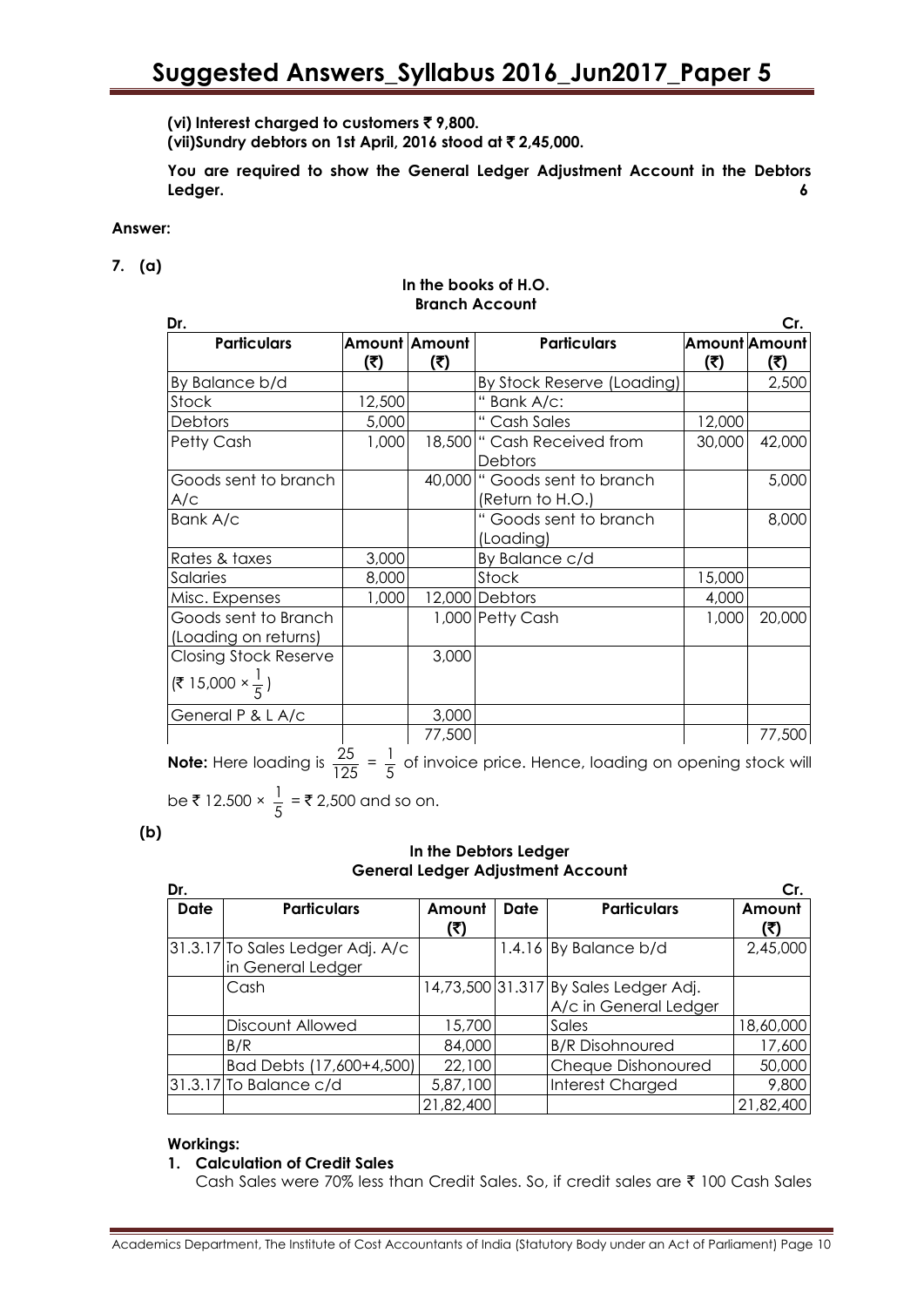will be  $\bar{z}$  30; Total Sales (Cash + Credit) will be ₹ 130. Total Sales (₹24,43,000 – ₹ 25,000) = `24,18,000 Amount of Credit sales will be = 24,18,000 × (100/130) = 18,60,000.

- 
- **2. Cash received**  Cash received is 70% of opening Debtors plus Credit sales i.e.  $\overline{2}2,45,000 +$ ₹18,60,000 = ₹ 21,05,000, Cash Received ₹ 21,05,000 × (70/100) = ₹ 14,73,500.

# **8. Write short notes on** *any three* **of the following: 5×3=15**

- **(a) The Accrual Concept**
- **(b) Weaknesses of Single Entry System**
- **(c) Advantages of Accounting Standard**
- **(d) Treatment of Abnormal Loss in case of Consignment Account.**

#### **Answer:**

# **8. (a) The Accrual Concept**

The accrual concept is based on recognition of both cash and credit transactions. In case of a cash transaction, owner's equity is instantly affected as cash either is received or paid. In a credit transaction, however, a mere obligation towards or by the business is created. When credit transactions exist (which is generally the case), revenues are not the same as cash receipts and expenses are not same as cash paid during the period.

When goods are sold on credit as per normally accepted trade practices, the business gets the legal right to claim the money from the customer. Acquiring such right to claim the consideration for sale of goods or services is called accrual of revenue. The actual collection of money from customer could be at a later date.

Similarly, when the business procures goods or services with the agreement that the payment will be made at a future date, it does not mean that the expense effect should not be recognized. Because an obligation to pay for goods or services is created upon the procurement thereof, the expense effect also must be recognized.

Today's accounting systems based on accrual concept are called as Accrual System or Mercantile System of Accounting.

# **(b) Weakness of single entry system**

- (i) As principle of double entry is not followed, the trial balance cannot be prepared. As such, arithmetical accuracy cannot be guaranteed.
- (ii) Profit or loss can be found out only by estimates as nominal accounts are not maintained.
- (iii) It is not possible to make a balance sheet in absence of real accounts, d] It is very difficult to detect frauds or errors.
- (iv) Valuation of assets and liabilities is not proper.
- (v) The external agencies like banks cannot use financial information. A bank cannot decide whether to lend money or not.
- (vi) It is quite likely that the business and personal transactions of the proprietor get mixed.

# **(c) Advantages of Accounting Standard**

- (i) If provides the accountancy profession with useful working rules.
- (ii) It assists in improving quality of work performed by accountant.
- (iii) It strengthens the accountant's resistance against the pressure from directors to use accounting policy which may be suspected in that situation in which they perform their work.
- (iv) It ensures the various users of financial statements to get complete crystal information on more consistent basis from period to period.